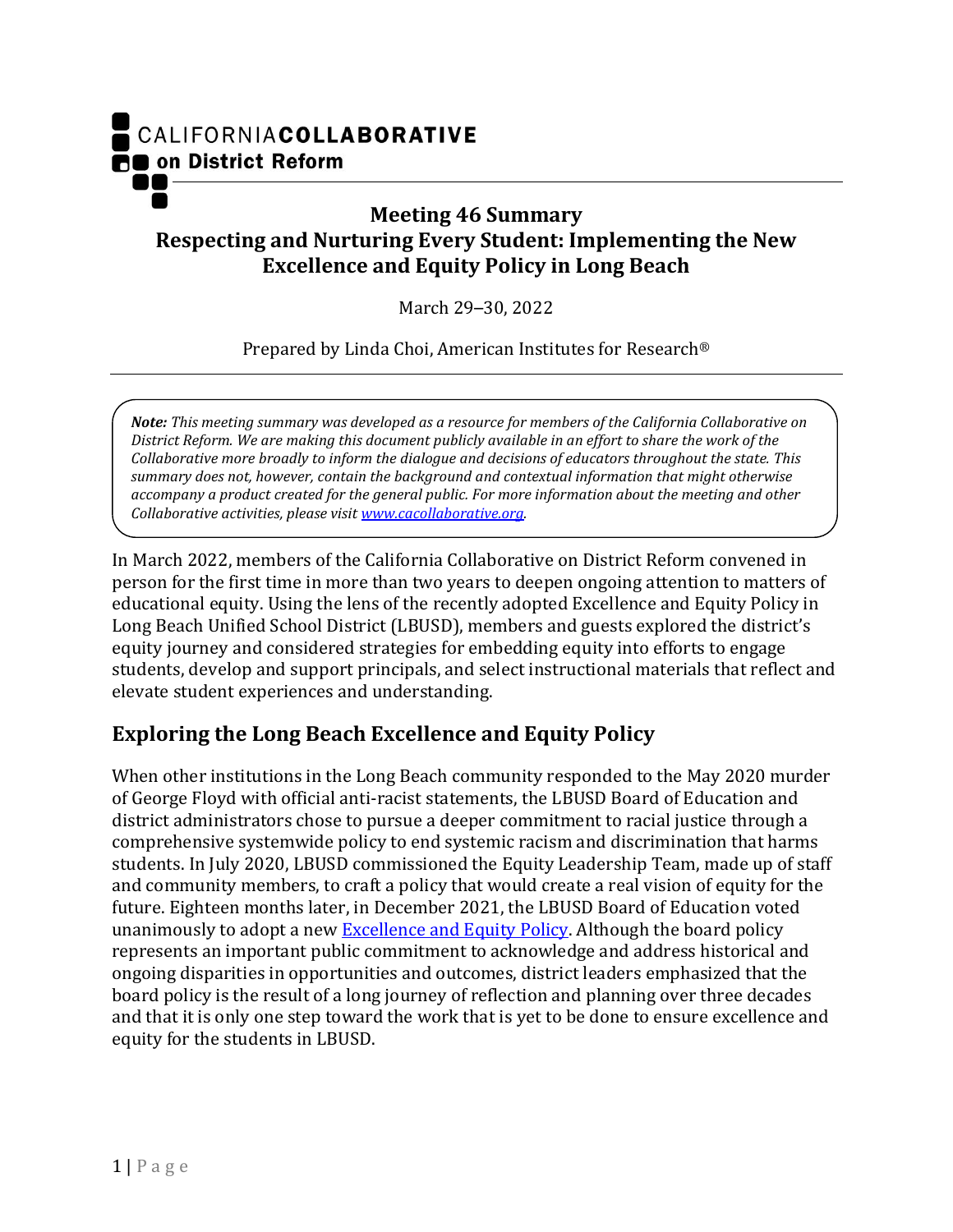## *Key Aspects of the Excellence and Equity Policy*

The board policy defines *equity in LBUSD* as "taking action to end systemic racism and discrimination that harms students because of their race, culture, disability, economic description, immigration status, gender identification, and/or sexual orientation" and not allowing these descriptors to become predictors of success or failure within the LBUSD system. The policy goes on to further state that "equity in LBUSD means that we center the needs of our Black, Indigenous, People of Color [BIPOC] and students with disabilities within our efforts to deliver an excellent educational experience to all students." The district chose specifically to prioritize these students within the district because of historical patterns of harm and exclusion in LBUSD. This decision has also led to discussions about being thoughtful about creating interventions for groups of vulnerable students who also have diverse needs. District decisions that flow from this commitment include setting aside additional resources to target specific groups of students, prioritizing students with disabilities when creating the master schedule, examining highly accelerated pathways in the district with low percentages of Black students enrolled, auditing textbooks for culturally relevant content, and mandating professional development that centers equity. Explicit attention to BIPOC students and students with disabilities has also prompted intentional communication and engagement between leadership and stakeholders within the district with the message that focusing on the most vulnerable students improves the system for all.

To ensure that educators throughout the district examine decisions with equity at the center, the district mapped out 11 equity initiatives: (1) student voice and participation; (2) principal supervision and support; (3) social-emotional learning and supports; (4) community engagement; (5) curriculum and professional development; (6) equity leadership and talent development; (7) budget engagement; (8) workforce diversity and human resource practices; (9) metrics and opportunity gaps; (10), business engagement and strategic partnerships; and (11) learning acceleration, support, and enrichment. Discussion during the meeting focused in particular on three of these initiatives: student voice and participation, principal supervision and support, and curriculum and professional development.

#### *Key Implementation Challenges and Areas for Attention*

Any district committed to centering equity in its policies and practices is likely to encounter some key implementation challenges. First, selecting, collecting, and analyzing evidence of processes, opportunities, and outcomes is critical to understand the degree to which districts are making progress toward their goals. In LBUSD, district leaders emphasize the importance of looking at data to see where the equity agenda is not working. They also note the importance of providing school leaders and teachers comprehensive whole-child data to center equity conversations around data. Second, for any district committed to equity, centering student voice and participation and actively including voices of students who have been historically underserved in decisions related to students' classroom experiences must be priorities. To meet the needs of these students, school and district leaders must understand these students' experiences. At the same time, it is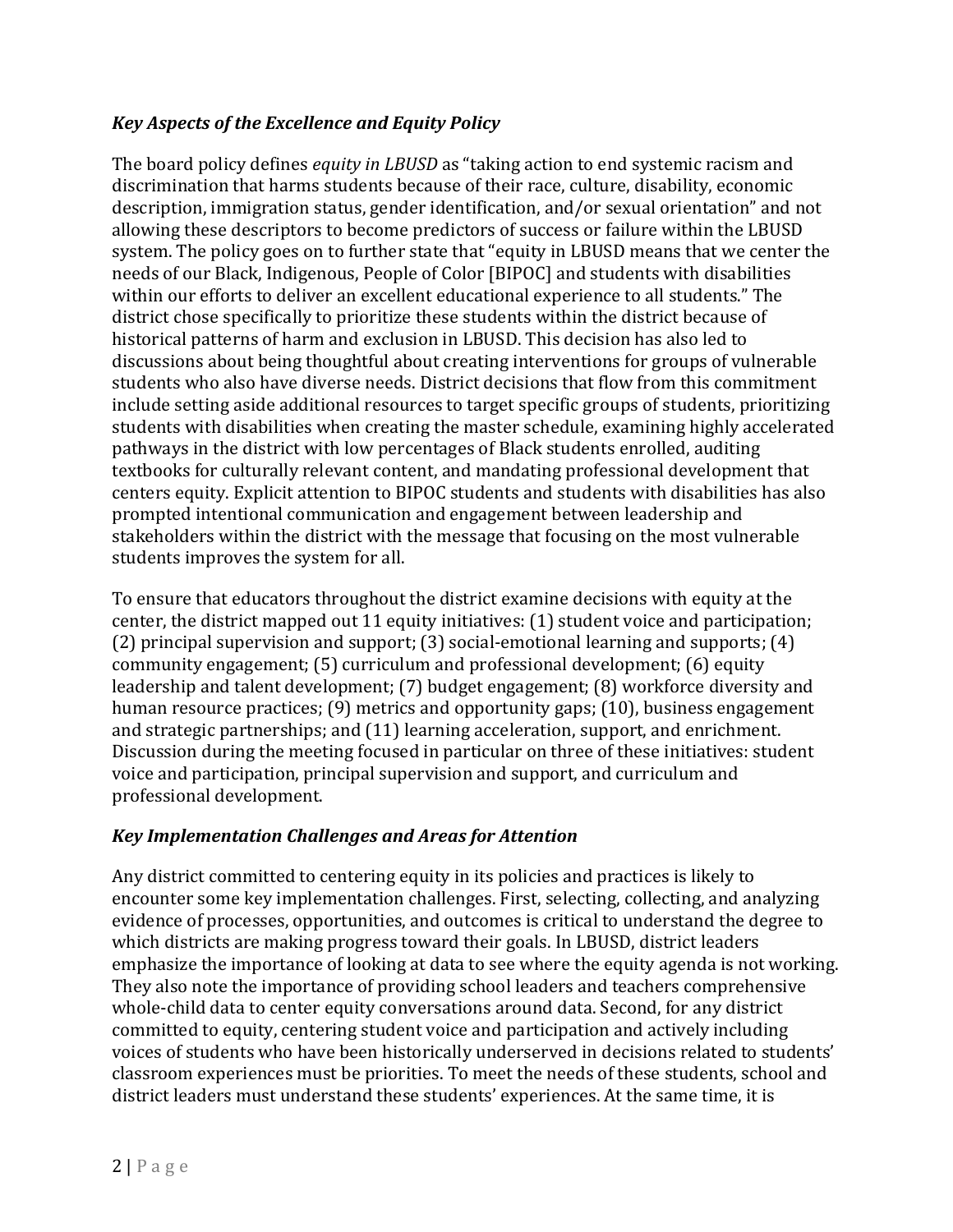necessary to include a range of student voices, including those that are often found at the fringes. In doing so, leaders must recognize that students may share that they want something that looks very different than what the system offers. Third, any policy that affects students must "fit through the classroom door." For any policy to translate into improved learning experiences for students, district leaders need to consider what implementation of the policy looks like in the classroom and the role teachers play in implementing the work in instructional spaces. LBUSD is at the beginning stages of this implementation work with school leaders and teachers and acknowledges the importance of including teachers at the table to ensure the sustainability and scalability of the equity work.

## **Attending to Student Voice and Improving Student Agency**

LBUSD's Excellence and Equity Policy commits to a school environment in which students and teachers are treated with respect. To that end, youth voice is critical for elevating concerns and priorities about students' lived experiences in schools and in crafting solutions that address these needs. Student representatives from Browning High School joined meeting participants for small-group discussions about strategies the district and school employ to elevate student voice to shape student experience. The insights they shared built on earlier discussions about the LBUSD Excellence and Equity Policy and the importance of centering student voice to understand students' experiences and priorities to better meet the needs of students who have been historically underserved by the district.

Students emphasized the importance of creating a safe space in which they feel valued and experience a sense of belonging. One student stated, "I want to feel like I'm at home when I'm at school." To do that, students highlighted school-level strategies that focus on growing student–student relationships and student–teacher relationships. For example, ensuring that staff are always present, from the moment students step onto campus until the students leave, provides a visual reminder to students that there is an adult on campus they can go to for support. Students shared that seeing their principal and teachers at the entrance of the school at the beginning of the day to greet them, mingling with students throughout the day and during lunch, and giving high fives at the end of the day lets students know the principal and teachers care and lays the groundwork to build deeper relationships. Students also described monthly Restorative Practices Community Building Circles that take place at Browning, during which the students meet with different teachers and students each month. The goal is to build relationships with different students and different teachers and give students the opportunity to make multiple connections throughout the school, beyond their usual social circles and classes. Students described the circles as "a way to open up our hearts and let some stress out."

One challenge that arose from this discussion is the importance of being aware of which student voices within the student population are and are not being represented. Many of the student representatives who participated in the Collaborative meeting are members of a leadership club; however, these students are not representative of all the students on campus and may not fully understand or represent the experiences of students who feel more marginalized in their school community. Another challenge to consider is the impact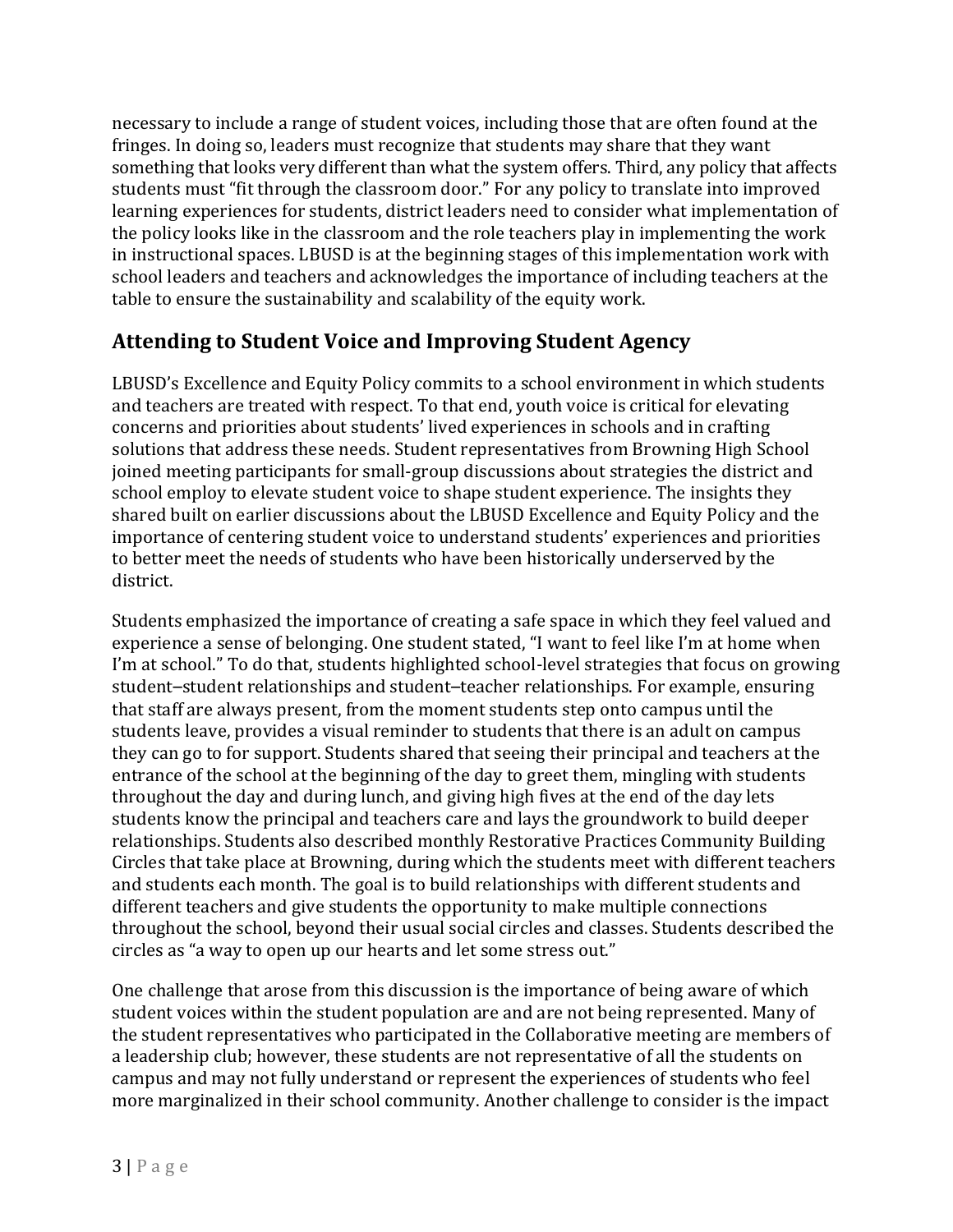of school size and culture on opportunities to develop personal relationships. The student representatives at the meeting attend a small school, which can make it easier to create connections and create a tight-knit community feel. It is equally important for students who attend large comprehensive high schools to have the opportunity to build relationships, have their voice heard, and engage in opportunities to build student agency as an avenue for building equity-centered schools. Students and educators may need to adapt their strategies to address the needs of each school environment.

# **Leading for Equity**

School principals play an essential role in fostering cultures of respect for young people, shifting the hearts and minds of educators and community members, and creating an environment that promotes excellent instruction. Therefore, investing in high-quality principals, high-quality supervision, and instructional coaching can play key roles in advancing a district's equity agenda. LBUSD's strategic work in leading for equity begins with the Equity Leadership Dispositions, six research-based dispositions identified by the Leadership Academy as important for equity-driven school leadership: (1) reflect on personal assumptions, beliefs, and behaviors; (2) publicly model a personal belief that is grounded in equity; (3) act with cultural competence and responsiveness in interactions, decision making and practice; (4) purposefully build the capacity of others to identify and disrupt inequities in the school; (5) confront and alter institutional biases of student marginalization, deficit-based schooling, and low expectations associated with minoritized populations; and (6) create systems and structures to promote equity, with focus on minoritized populations. The district's goal and expectation are for their leaders to demonstrate these six dispositions.

In addition, the district developed a rubric of leadership practices, which principal supervisors and principals themselves use to assess school leaders in seven domains: teaching and learning; environment and equity; communication and engagement; supervision, evaluation, and employee development; professionalism, disposition, and ethics; strategy and planning; and organization and management. Within each domain, the rubric incorporates language that specifically calls out the ways in which exemplary practices embed attention to differentiation, cultural responsiveness, attention to disparities, and other aspects of equity. The purpose is to connect these domains to the district's vision of educational equity for all students.

LBUSD invited elementary and secondary principals to participate in fishbowl discussions about their experiences with the Excellence and Equity Policy and the district's approach to leading for equity. First, the principals generally agreed that the board policy was, in the words of one fishbowl participant, "a long time coming." Many of these principals had been in the district for decades and had seen the work being done to create a system in which every student matters and educators believe that all students can learn and achieve at high levels. The official policy helped to solidify and articulate a commitment that has been growing throughout many years. In particular, having clear expectations spelled out in the leadership domains rubric is helpful because this clarity removes any doubt about the expectations the district has for school leaders. One principal stated, "I feel like I have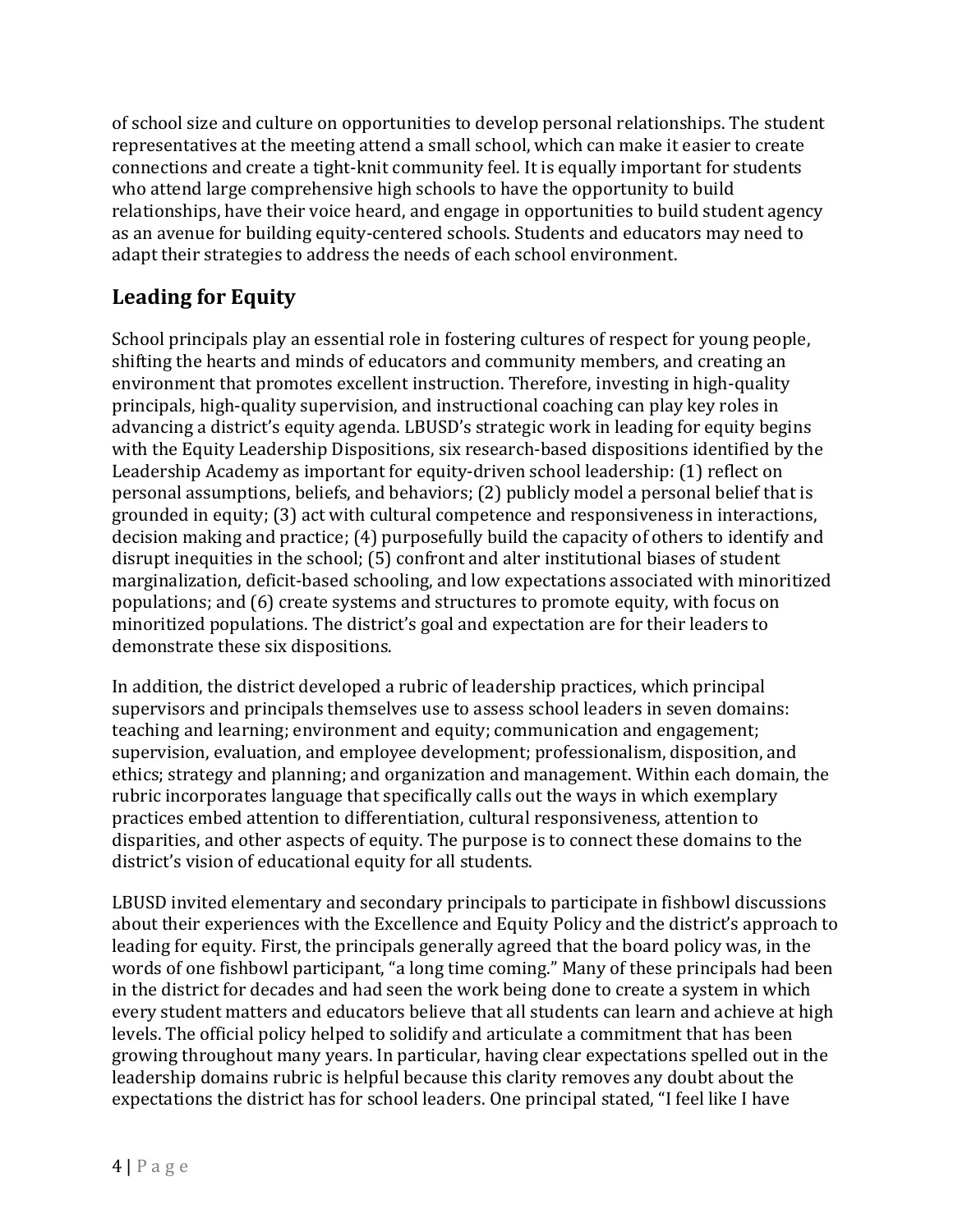permission to serve the underserved, and I don't have to apologize for it." Principals also shared that the policy makes the equity-centered work more cohesive across the district, with a clear equity vision that is the same across all schools. Some principals noted that the district's policy does more than support their work with educators in their schools and members of their communities; the district's systemic commitment to leading for equity also prompts school leaders to confront their own biases that might stand in the way of setting high expectations for all students.

Principals also discussed challenges they are facing in taking on the equity-centered work at their school sites. Educators have been forced to confront their complicity in the historically inequitable outcomes for minority students in the district. Examples include the overidentification of boys of color for special education, high expulsion rates for African American males, and accelerated courses with low percentages of historically underserved populations. Moreover, it can be hard to initiate uncomfortable conversations with colleagues that force individuals to face their own biases. One principal mentioned, "It can be a tough conversation, and we move at the pace of privilege. For my school, a lot of the teachers are White, and they have never had to talk about race, and to create the expectation that they will be talking about race at work has been a challenge." Generating commitment among teachers to center and advance equity because it is the right thing to do for students—and not merely a response to a district mandate—is another challenge. Despite these challenges, principals in the fishbowl conversations expressed excitement about navigating the path forward and feel supported by the district to do so.

# **Pursuing Equity Through Instructional Content**

One of the primary ways in which members of the LBUSD community will experience the equity policy is through classroom instruction. The district sought to support more culturally responsive practices, in part, through a recently initiated equity audit. An exploration of this process provided the foundation for discussions about how districts can best use instructional materials and professional development to support culturally responsive learning environments.

## *Crystallizing District Priorities*

To help determine district priorities as the district implements the policy, LBUSD used an appreciative inquiry approach to glean feedback from students, teachers, principals, and parents about what they want from their teachers and their curriculum. Student feedback expressed a desire to explore more points of view from individuals with different backgrounds, especially from different genders and sexualities—including attention to gender identity, preferred pronouns, and gender expression. Parent feedback emphasized the importance of building cultural identity and lifting up different perspectives and affirming multiple identity groups. Principals and teachers indicated readiness to take on the diversity, equity, and inclusion work. However, although educators described themselves as comfortable talking about issues about race, they were less comfortable talking about sexuality and gender. District and school leaders ground their discussions and decisions about curriculum in this feedback from various stakeholders.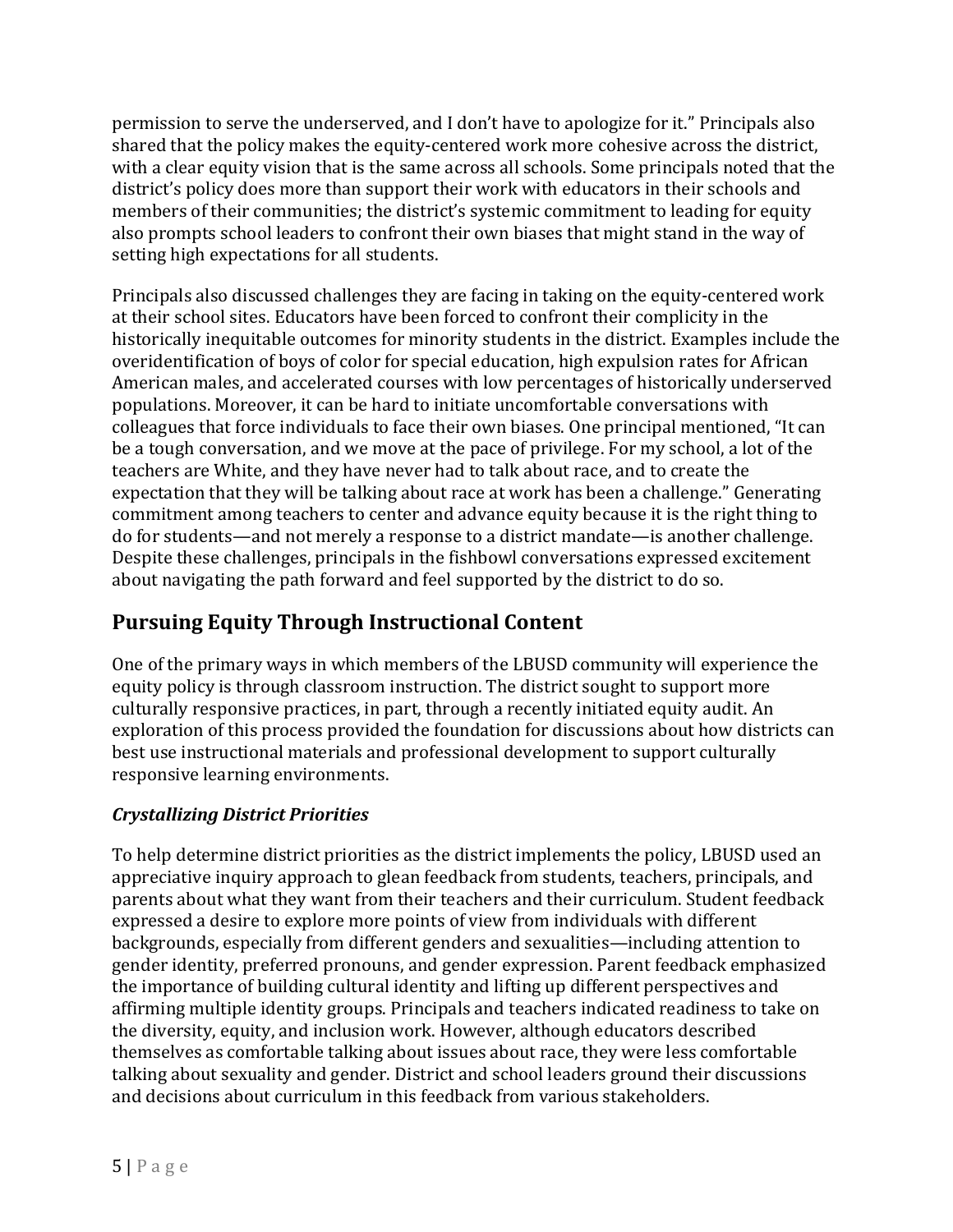### *Understanding the Existing Curriculum*

After receiving feedback from stakeholder groups about what they would like to see in the curriculum, the district worked with HILL Pedagogies to evaluate the existing curriculum and get a better understanding of how culturally responsive the district's existing curricular materials are. Although the district had historically highlighted the importance of rigor and skill development in its instructional materials, the curriculum audit revealed gaps in its cultural responsiveness that required attention in areas such as social justice orientation and representation.

Recommendations, based on this evaluation, to improve cultural responsiveness in the district's instructional materials include: (a) engage in the revision of curriculum units to embed explicit learning goals of intellect, identity, criticality, and joy; (b) reconsider authorship with units that present a White perspective; (c) adopt pedagogical models that will guide teachers on how to teach in culturally relevant ways; (d) provide implicit bias and anti-racist workshops to teachers; and (e) develop critical community conversations about issues of race and racism. The district is considering next steps to build the internal capacity necessary to address these recommendations and is also starting the process of reviewing and selecting curricular materials.

### *Exploring District Strategies for Reviewing and Selecting Reading Materials*

Building on the takeaways and recommendations from the curriculum audit, the district has developed a tool designed to help educators evaluate the appropriateness of using specific texts for instruction in the classroom. Evaluators use the tool to evaluate a text's educational content (e.g., accuracy, connections to academic standards), social content and social-emotional considerations (e.g., gender roles, trauma that can be triggered by the text), cultural relevance, and instructional considerations (e.g., obscenities, drug use).

District leaders led meeting participants through an exercise to examine the appropriateness of *The Cay,* a novel that sparked some parent complaints in the district. The goal of this exercise was to get feedback about the advantages and shortcomings of the tool, as well as considerations district leaders should make as they begin to think about evaluating course materials.

Meeting participants noted the challenges involved in evaluating curricular materials because of the need to balance different stakeholder values and perspectives. There will always be books that challenge someone's beliefs, but participant comments consistently affirmed that conversations about the educational purposes and appropriateness of those texts are essential and need to take place. In those conversations, it is important to consider the desired outcomes and evaluate how a text can lead to conversations that will result in the desired outcomes without triggering traumatic responses among students. One participant recognized the potential value of the tool in highlighting these educational purposes and potential points of dissention but advocated for the incorporation of multiple stakeholder perspectives into a review process to ensure that varied perspectives are acknowledged and considered.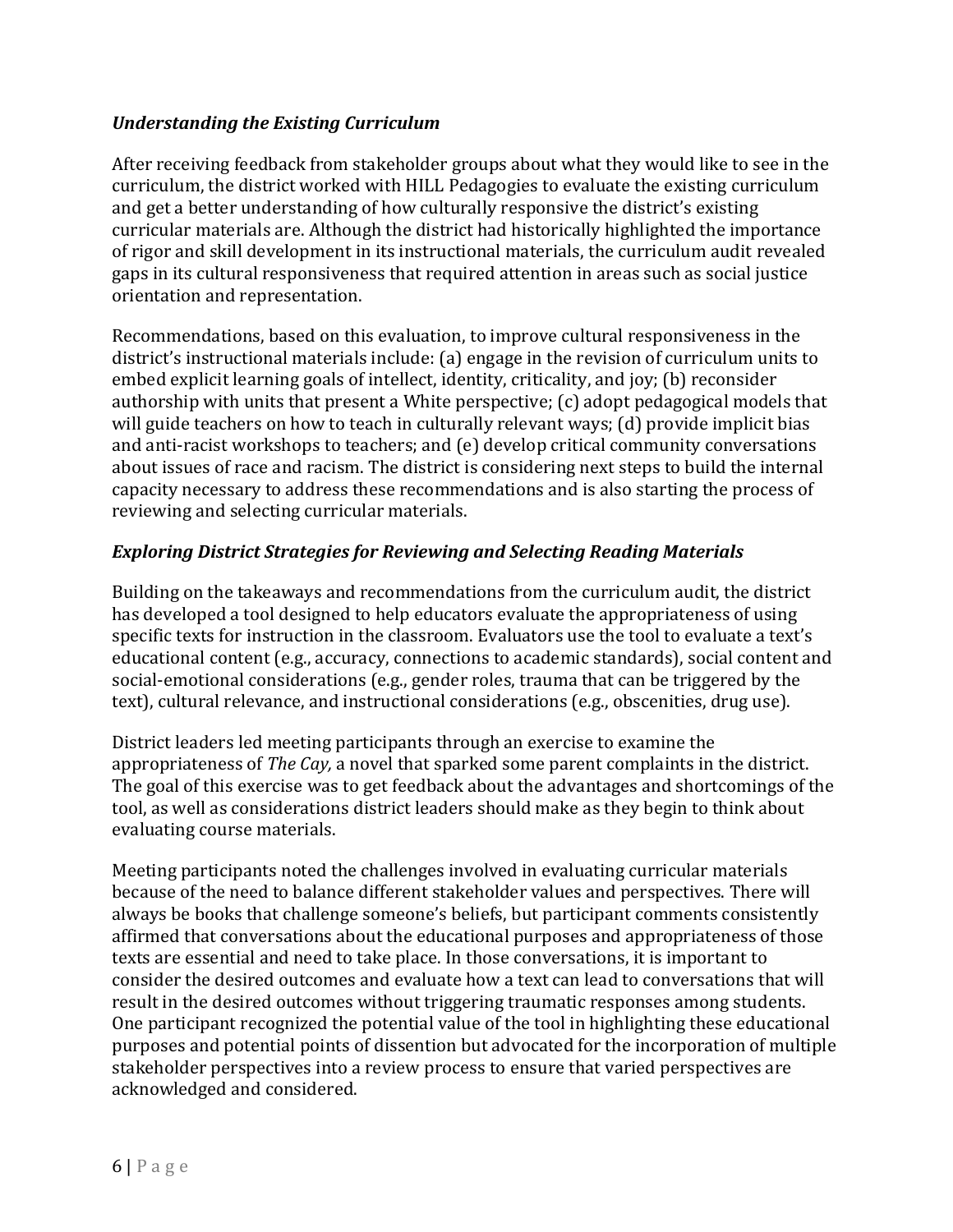# **Challenges to Closing Equity Gaps**

In the third session of the meeting, two districts shared challenges with which they were struggling in their efforts to pursue equity. Although these challenges were specific to the presenting district, the issues resonated with district leaders across a wide variety of contexts. Meeting participants used a consultancy protocol to provide feedback to each of the presenting districts about the work they are doing.

### *Closing the Equity Gap in the Teacher Workforce*

A growing body of research demonstrates the importance of diversity within the teaching workforce. Students of color who learn from teachers of color show improved reading and math test scores, improved graduation rates, increased aspirations to attend college, fewer unexcused absences, and lower likelihoods of chronic absenteeism and suspension. <sup>1</sup> One district shared that they are struggling with the fact that their staffing demographics do not match the demographics of the students in their district. For example, the percentage of teachers who are White is 20 points higher than the percentage of students who are White, whereas the percentage of teachers who are Latino is nearly 30 points lower than the percentage of students. Compounding this challenge of underrepresentation of staff of color, a similar underrepresentation of Latinos and African Americans in higher education results in a smaller pool of teaching candidates, which makes recruiting teachers difficult. The district also shared that, beyond the challenge of recruiting teachers of color, retention for teachers of color tends to be lower due to inadequate preparation and inadequate mentoring.

The district presented the following question: Given that persons of color, particularly African Americans and Latinos, are historically underrepresented in higher education, what can we, as a district, do to combat the effects of historical and institutional racism to increase representation of BIPOC individuals in our certificated workforce? Some of the strategies the district currently employs are hosting recruitment events with an emphasis on recruiting teachers of color, working with local higher education institutions to host student teachers and create residency programs for teachers of color, and creating a student pipeline for students of color in the district interested in teaching.

Meeting participants noted that, to increase the number of teachers of color in the workforce, it is necessary to determine the obstacles that college students of color face that keep them from becoming educators in the first place. Examples might include financial

<sup>1</sup> See, for example, the following articles: Carver-Thomas, D. (2018). *Diversifying the teaching profession through high-retention pathways* (Research Brief). Learning Policy Institute. [https://learningpolicyinstitute.org/sites/default/files/product-](https://learningpolicyinstitute.org/sites/default/files/product-files/Diversifying_Teaching_Profession_BRIEF.pdf)

files/Diversifying Teaching Profession BRIEF.pdf. Redding, C. (2019). A teacher like me: A review of the effect of student–teacher racial/ethnic matching on teacher perceptions of students and student academic and behavioral outcomes. *Review of Educational Research, 89*(4) 499–535.

[https://doi.org/10.3102/0034654319853545.](https://doi.org/10.3102%2F0034654319853545) Yarnell, L. M., & Bohrnstedt, G. W. (2018). Student–teacher racial match and its association with Black student achievement: An exploration using multilevel structural equation modeling. *American Educational Research Journal, 55*(2), 287–324. [https://doi.org/10.3102/0002831217734804](https://doi.org/10.3102%2F0002831217734804)